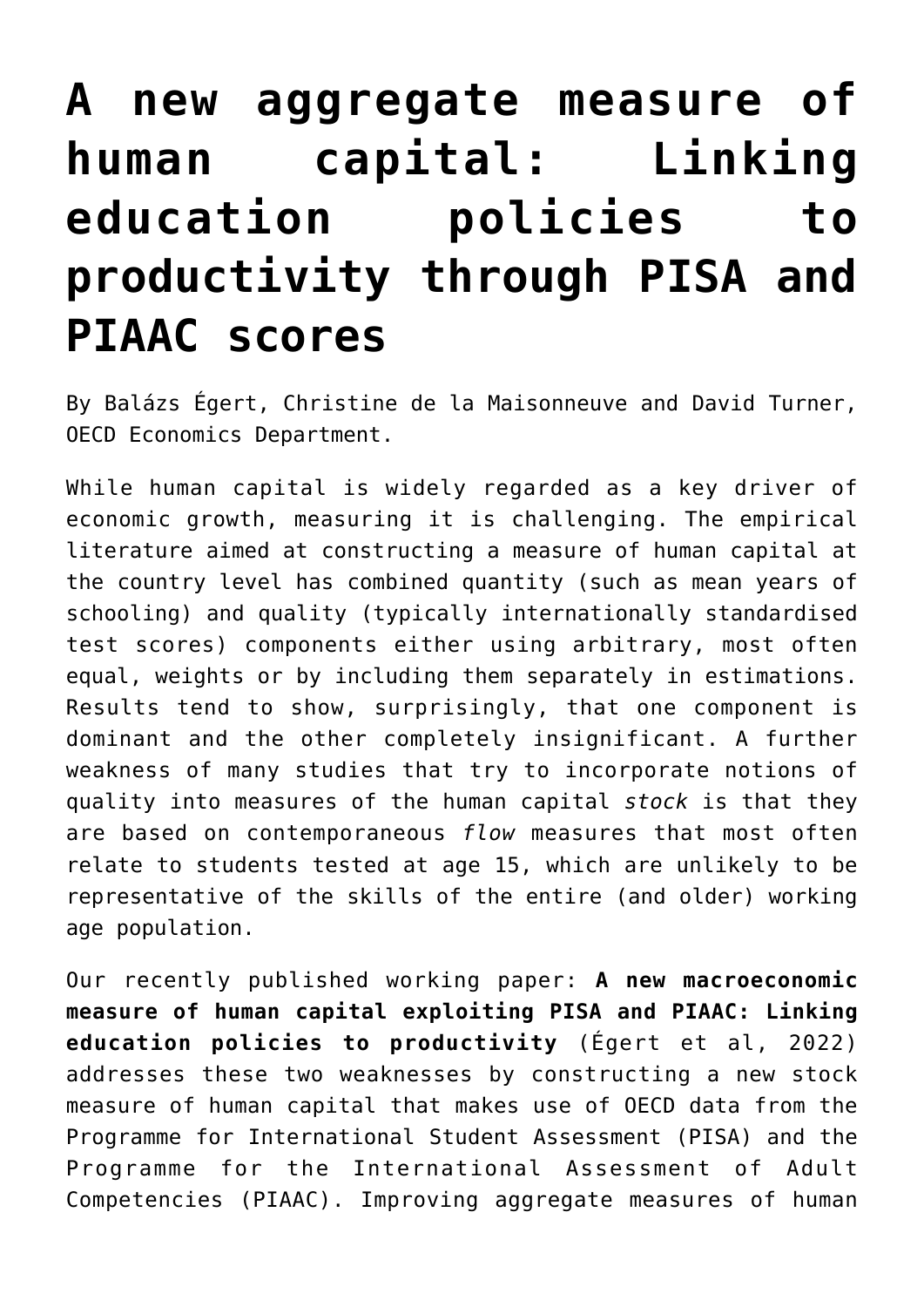capital is important given the central role that education, training and skills play as a driver of economic performance.

#### **A new aggregate stock measure of human capital**

The new measure is a cohort-weighted average of past PISA scores (representing the quality of education) of the working age population and the corresponding mean years of schooling (representing the quantity of education). Contrary to the existing literature, the relative weights of the quality and quantity components are not imposed or calibrated but are estimated directly. Our calculations involve three stages.

- First, a matching is established between PIAAC adult test scores, mean years of schooling and PISA student test scores of the corresponding cohort who took the student tests as 15-year olds. Such matching is reasonable given that both PIAAC and PISA tests capture similar skills: PISA scores cover reading, maths and science; PIAAC adult test scores cover literacy, numeracy and problem solving.
- Second, PIAAC test scores are regressed on matched PISA test scores and mean years of schooling. The estimation results show that the elasticity of the stock of human capital with respect to the quality of education is three to four times larger than for the quantity of education.
- Third, these estimated elasticities are used to construct an aggregate time series stock measure of human capital by cumulating quantity and quality measures across all cohorts in the working age population.

This approach relies on combining data from both PISA and PIAAC in order to overcome inherent problems with using either in isolation. On the one hand, PIAAC provides a measure of skills for the entire adult working age population, but has no time series and limited country coverage, hence ill-suited for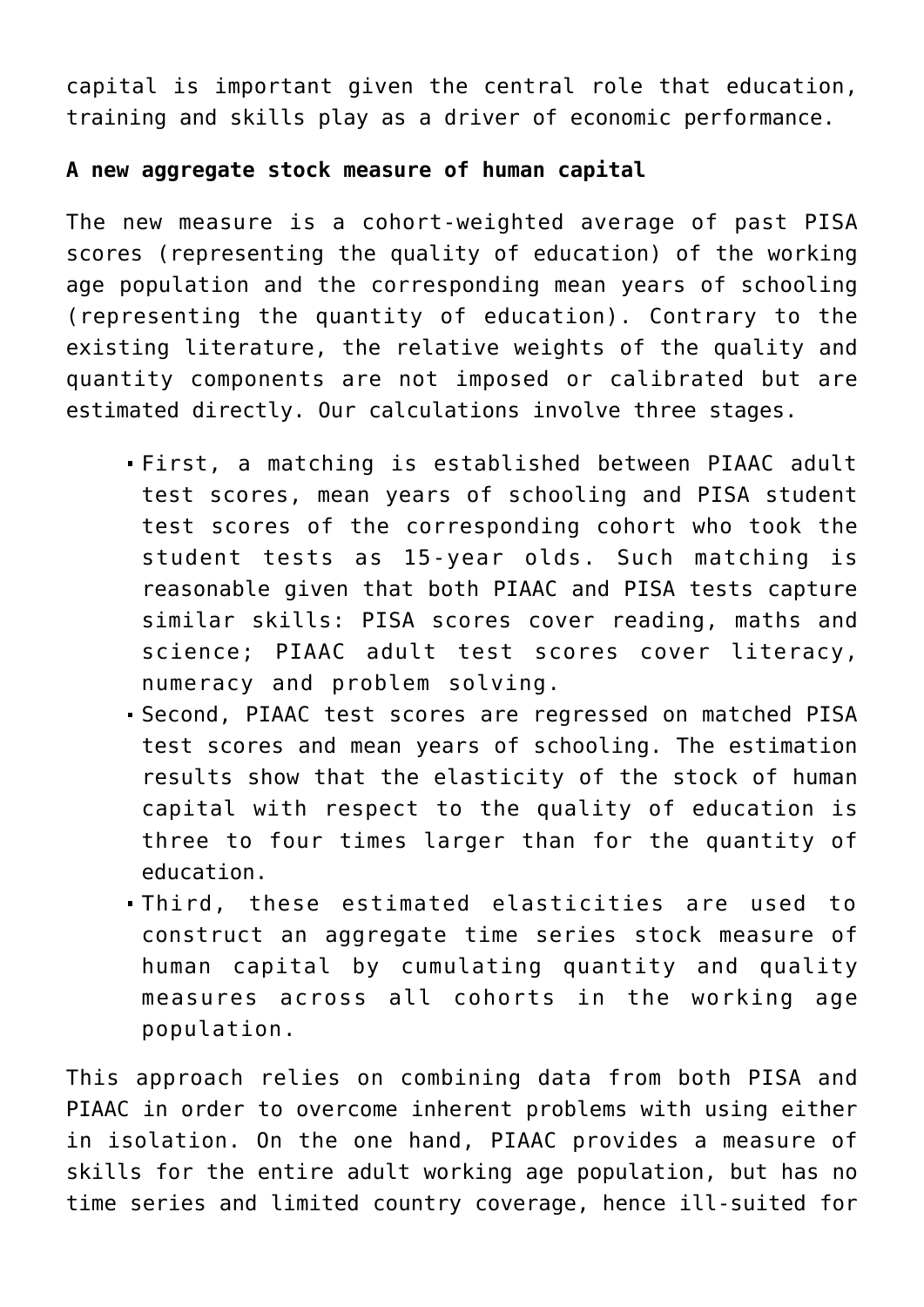empirical regression analysis. On the other hand, PISA only applies to those aged 15 but, very importantly, especially when combined with similar international test scores, has a more extensive time series and country coverage.

The new measure of human capital for the population aged 16 to 65 years suggests that the countries with the greatest human capital include Australia, Japan and Finland, while Chile and Thailand have the lowest levels of human capital among this group of [1](#page--1-0)6 countries (Figure 1, Panel A). $^{\rm 1}$  These rankings for the last available year are broadly confirmed for the stock covering the population aged 16-39 (Figure 1, Panel B), although there are some differences suggesting that younger generations have been increasingly better educated in some countries than in others. For instance, Finland lags behind Japan for the total stock, but the countries flip places for the stock covering only the younger generations, because the stock of human capital of younger generations has risen more strongly in Finland compared to Japan.

**Figure 1. The new measure of the stock of human capital**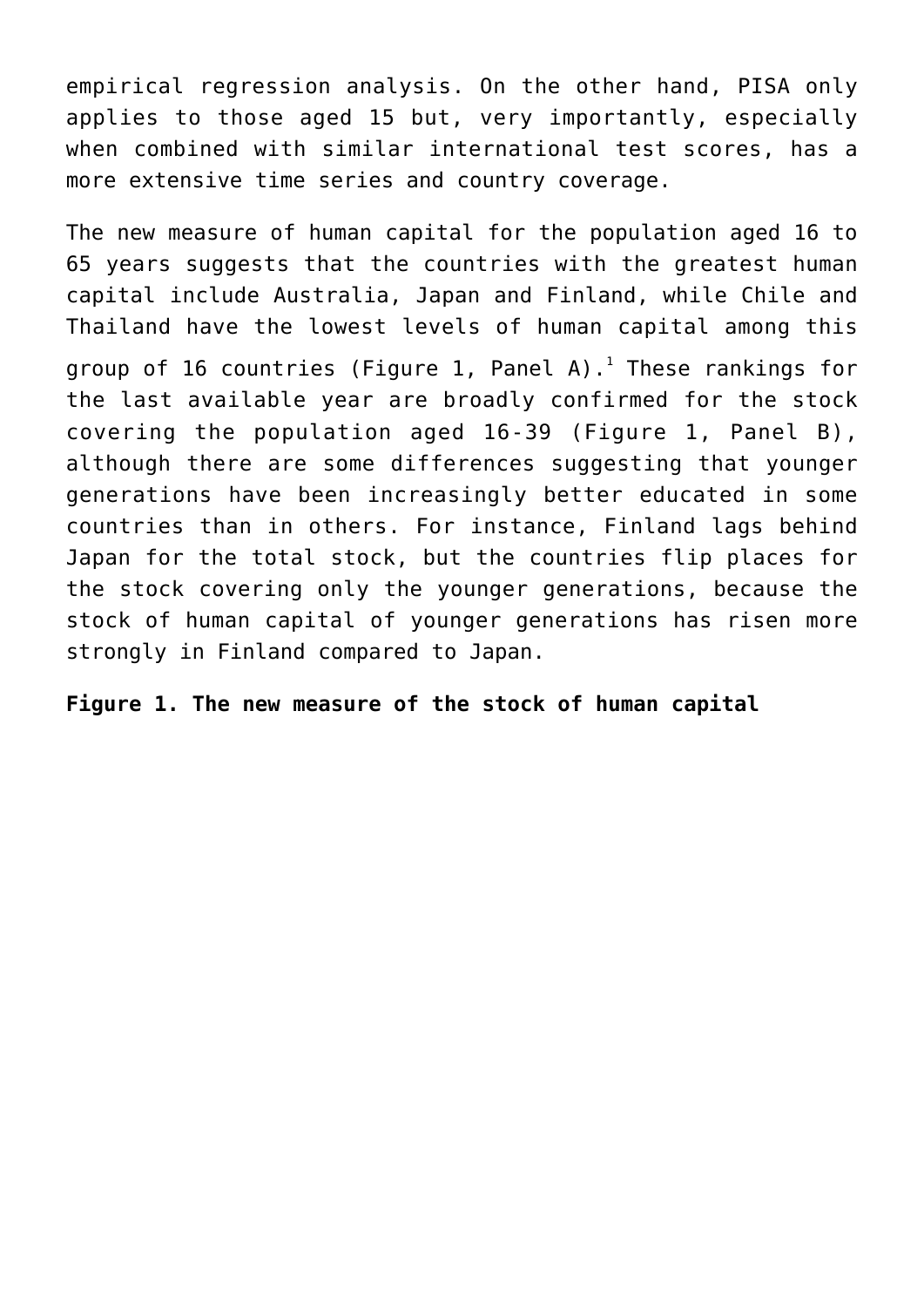



Note: The stock of human capital is calculated as the cohortweighted average of student test scores adjusted for the coefficient estimates linking PIAAC adult test scores to PISA student test scores (log-log specification with country fixed effects, transformed from log to levels). The first years in panel B range from 1987 to 2008.

### **Human capital effects on productivity are potentially large but come with long lags**

The new measure of human capital shows a robust positive correlation with productivity for OECD countries in crosscountry time-series panel regressions, suggesting that improvements in human capital are accompanied by macroeconomic productivity gains.

Simulations suggest that the potential for long-run productivity gains is much greater from improvements in the quality than the quantity component of human capital. An improvement in PISA test scores, equivalent to closing the gap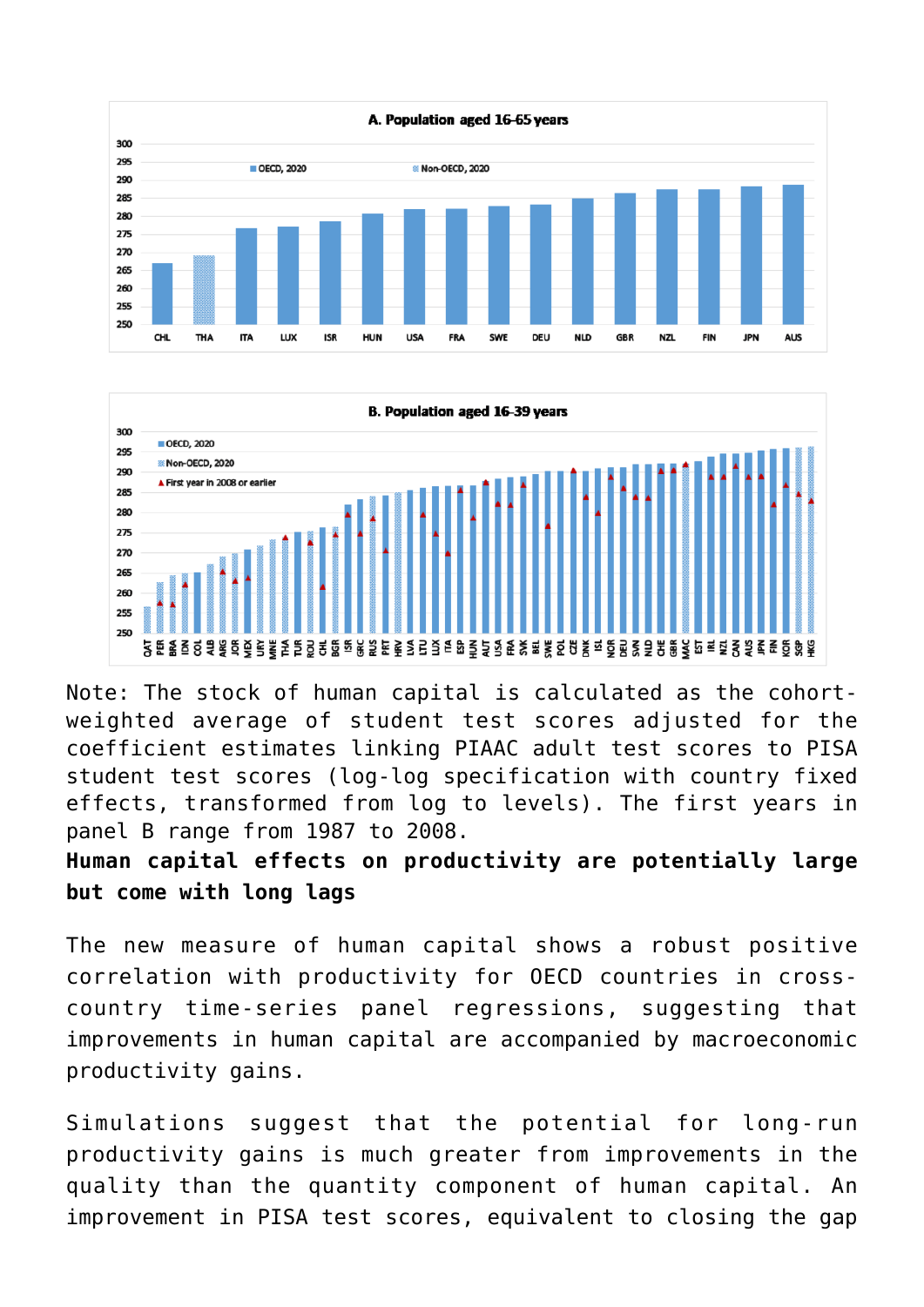between the median and the top three performing OECD countries, eventually generates a long-run increase in multifactor productivity (MFP) of between 3.4% and 4.1%. Alternatively, a similar increase in mean years of schooling, also corresponding to reducing the gap between the median and the top three performing OECD countries, generates an increase in TFP of between 1.8% and 2.2%.

Another finding is that gains in productivity through the human capital channel can be of the same order of magnitude as from improving product market regulation, again using the same benchmark of closing the gap between the median and the top three performing OECD countries. The lags are, however, also typically much longer from the human capital channel, particularly because it takes almost five decades before a sustained improvement in student skills are fully reflected in improvements in the skills of the entire working age population (Figure 2). These long lags can be shortened by putting more emphasis on adult learning including life-long learning and upskilling of the existing workforce, improving human capital at older ages.

## **Figure 2. Comparing policy responses to improve skills and product market competition**

Change in multi-factor productivity, per cent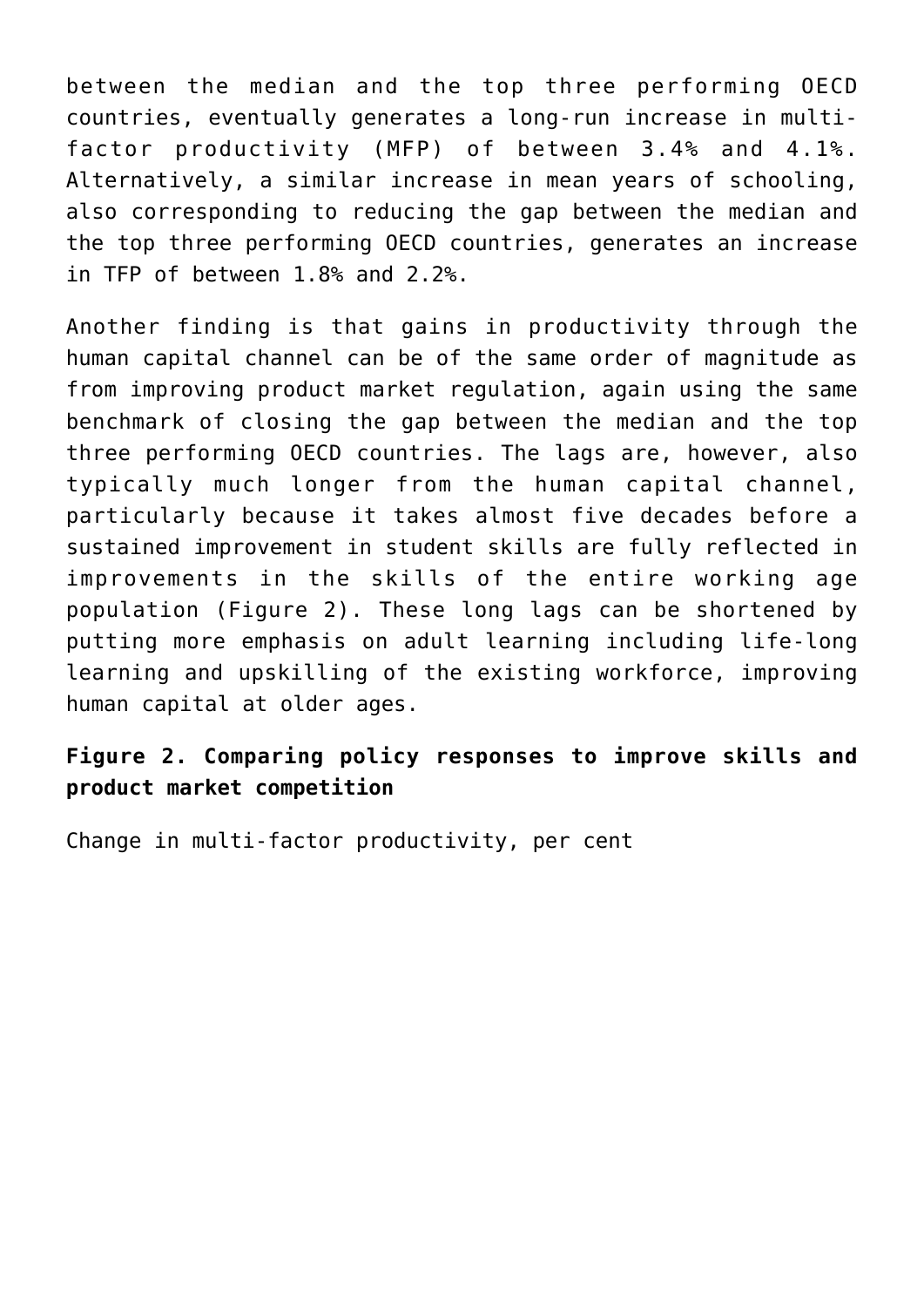

Note: The chart displays the dynamic response of MFP to a standardised shock to student skills and product market regulation. The shocks are standardised by calibrating the magnitude of the shock as the difference between the OECD median country and the top three performing countries in terms of the shocked indicator. The shock to human capital assumes that skills are upgraded gradually as students enter the workforce.

**Assessing the effect of education policy reforms on human capital and productivity: the illustrative example of preprimary education**

An attractive feature of the new stock measure of human capital is that it opens up new avenues for evaluating the effect of education policy reforms on productivity and per capita income. Any education policy, which can be measured quantitatively through an indicator and linked to changes in student test scores, can be related to the new measure of human capital and so to productivity.

We use pre-primary education as an illustrative example. The first step in the quantification of the effect of pre-primary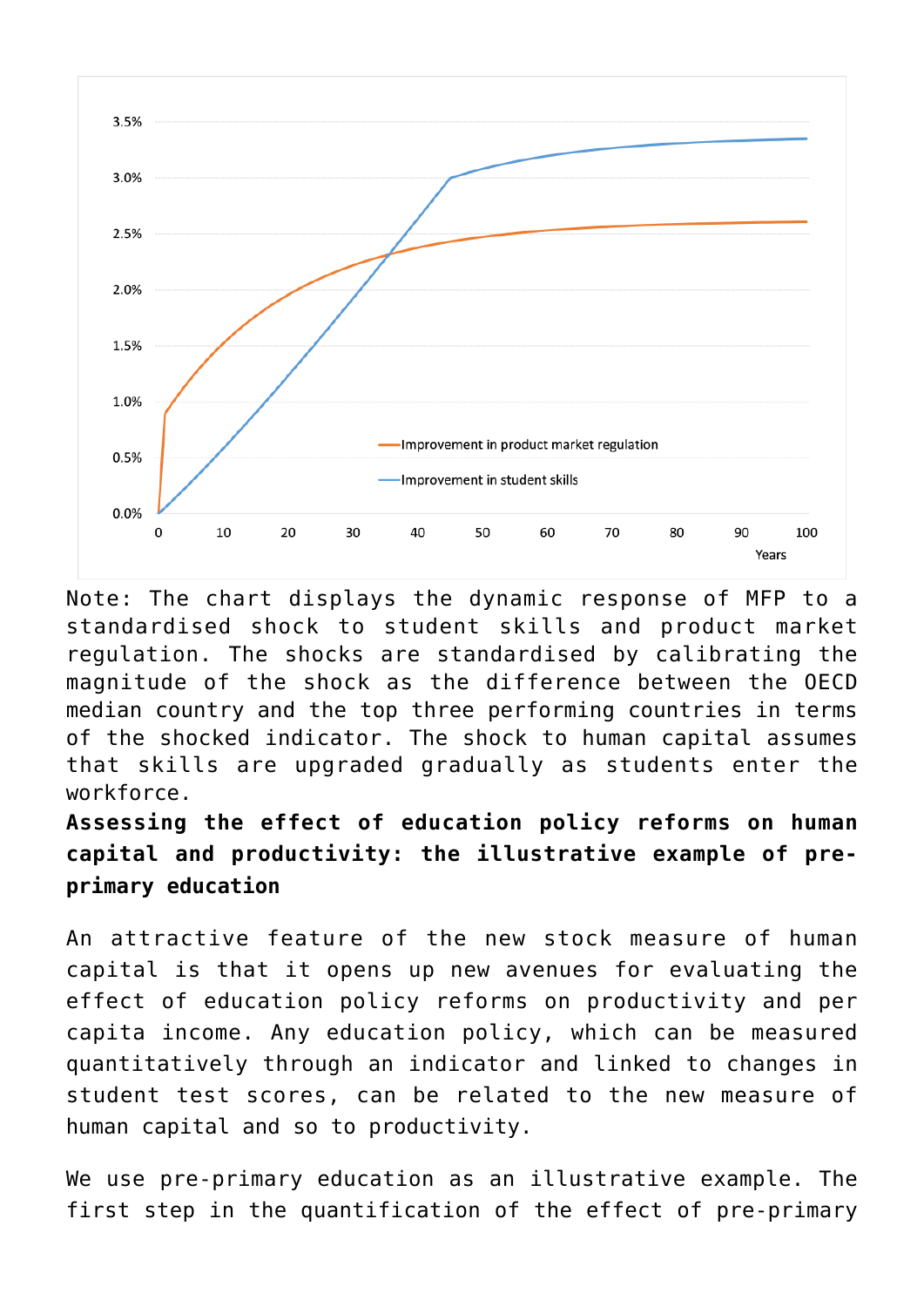education attendance may be provided by the existing empirical literature using microeconomic student-level data, which finds that students previously enrolled in pre-school for more than one year perform better in student skill tests, improving their test scores by between 8.2 and 9.6 points. This corresponds to an increase of 1.7% to 1.9% compared to the OECD median PISA score in 2018.

In order to assess the policy effects on the stock of human capital and multi-factor productivity from reforming preprimary education, two scenarios are considered: i.) closing the gap between the lowest level of pre-primary attendance observed in the OECD (9% in Turkey) and the average of the top three performers (84%, Spain, France and New Zealand), and ii.) closing the gap between the median OECD country (72%, Austria) and the average of the top three performers. Results indicate that a sustained effort to increase attendance in pre-primary education boosts productivity in the long run between 0.9% and 2.2% for the first scenario, and gives rise to a more limited increase of 0.1% to 0.3% in the second scenario.

Future work will focus on a systematic evaluation of a wide range of education policies on the new measure of human capital and macroeconomic outcomes as well as considering how adult training policies impact on human capital.

#### **Reference**

Égert, B., C. de la Maisonneuve and D. Turner (2022), "A new macroeconomic measure of human capital exploiting PISA and PIAAC: Linking education policies to productivity", *OECD Economics Department Working Papers*, No. 1709, OECD Publishing, Paris, <https://doi.org/10.1787/a1046e2e-en>.

[\[1\]](#page--1-0) There are a limited number of countries with a sufficiently long time series of student test scores to be